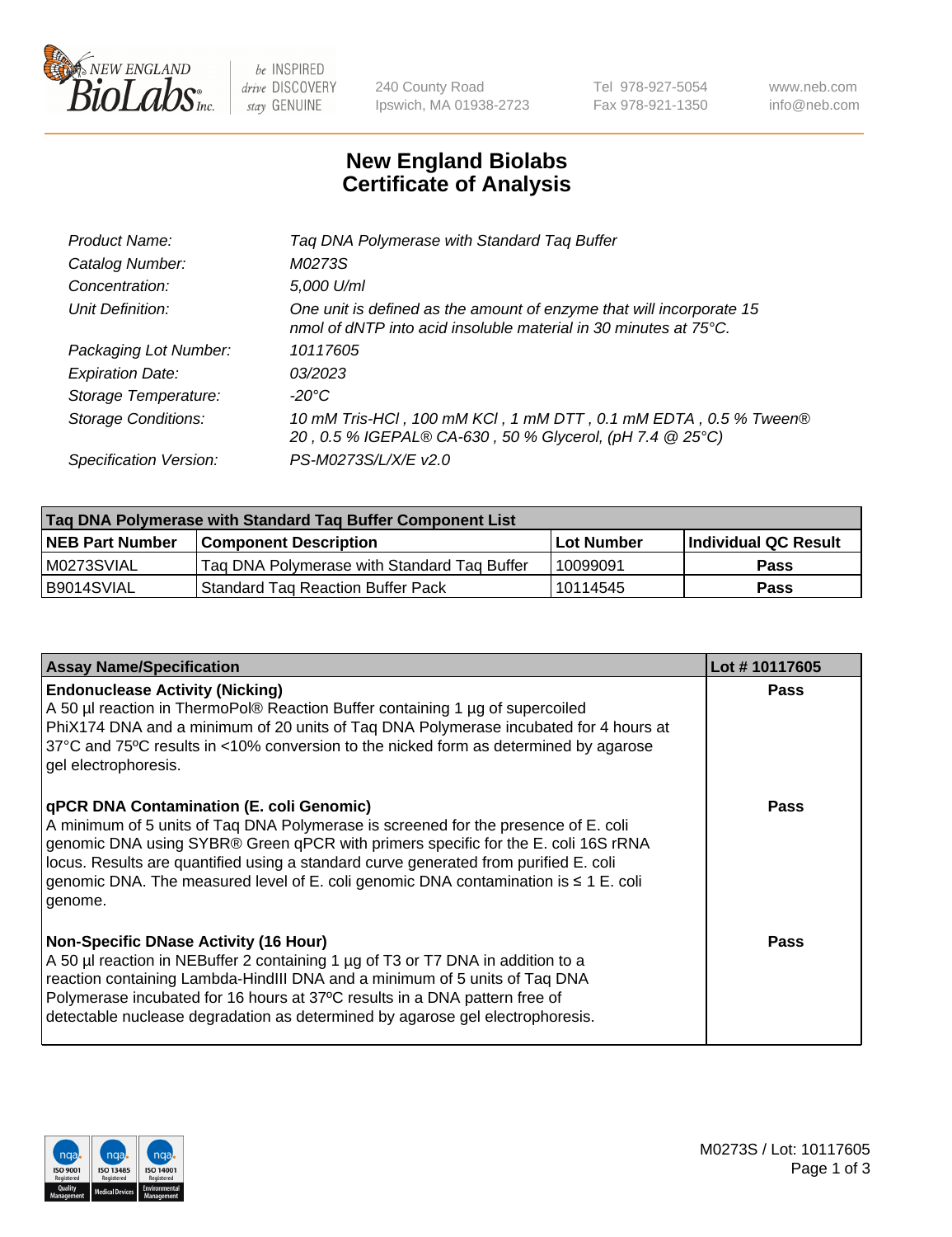

be INSPIRED drive DISCOVERY stay GENUINE

240 County Road Ipswich, MA 01938-2723 Tel 978-927-5054 Fax 978-921-1350

www.neb.com info@neb.com

| <b>Assay Name/Specification</b>                                                                                                                                                                                                                                                                                                                           | Lot #10117605 |
|-----------------------------------------------------------------------------------------------------------------------------------------------------------------------------------------------------------------------------------------------------------------------------------------------------------------------------------------------------------|---------------|
| Single Stranded DNase Activity (FAM-Labeled Oligo)<br>A 50 µl reaction in ThermoPol® Reaction Buffer containing a 10 nM solution of a<br>fluorescent internal labeled oligonucleotide and a minimum of 25 units of Taq DNA<br>Polymerase incubated for 30 minutes at 37°C and 75°C yields <10% degradation as<br>determined by capillary electrophoresis. | <b>Pass</b>   |
| PCR Amplification (5.0 kb Lambda DNA)<br>A 50 µl reaction in Standard Taq Reaction Buffer in the presence of 200 µM dNTPs and<br>0.2 µM primers containing 5 ng Lambda DNA with 1.25 units of Taq DNA Polymerase for<br>25 cycles of PCR amplification results in the expected 5.0 kb product.                                                            | <b>Pass</b>   |
| <b>Phosphatase Activity (pNPP)</b><br>A 200 µl reaction in 1M Diethanolamine, pH 9.8, 0.5 mM MgCl2 containing 2.5 mM<br>p-Nitrophenyl Phosphate (pNPP) and a minimum of 100 units Taq DNA Polymerase<br>incubated for 4 hours at 37°C yields <0.0001 unit of alkaline phosphatase activity<br>as determined by spectrophotometric analysis.               | <b>Pass</b>   |
| <b>Protein Purity Assay (SDS-PAGE)</b><br>Taq DNA Polymerase is ≥ 99% pure as determined by SDS-PAGE analysis using Coomassie<br>Blue detection.                                                                                                                                                                                                          | <b>Pass</b>   |
| <b>RNase Activity (Extended Digestion)</b><br>A 10 µl reaction in NEBuffer 4 containing 40 ng of a 300 base single-stranded RNA<br>and a minimum of 1 µl of Taq DNA Polymerase is incubated at 37°C. After incubation<br>for 16 hours, >90% of the substrate RNA remains intact as determined by gel<br>electrophoresis using fluorescent detection.      | Pass          |

This product has been tested and shown to be in compliance with all specifications.

One or more products referenced in this document may be covered by a 3rd-party trademark. Please visit <www.neb.com/trademarks>for additional information.